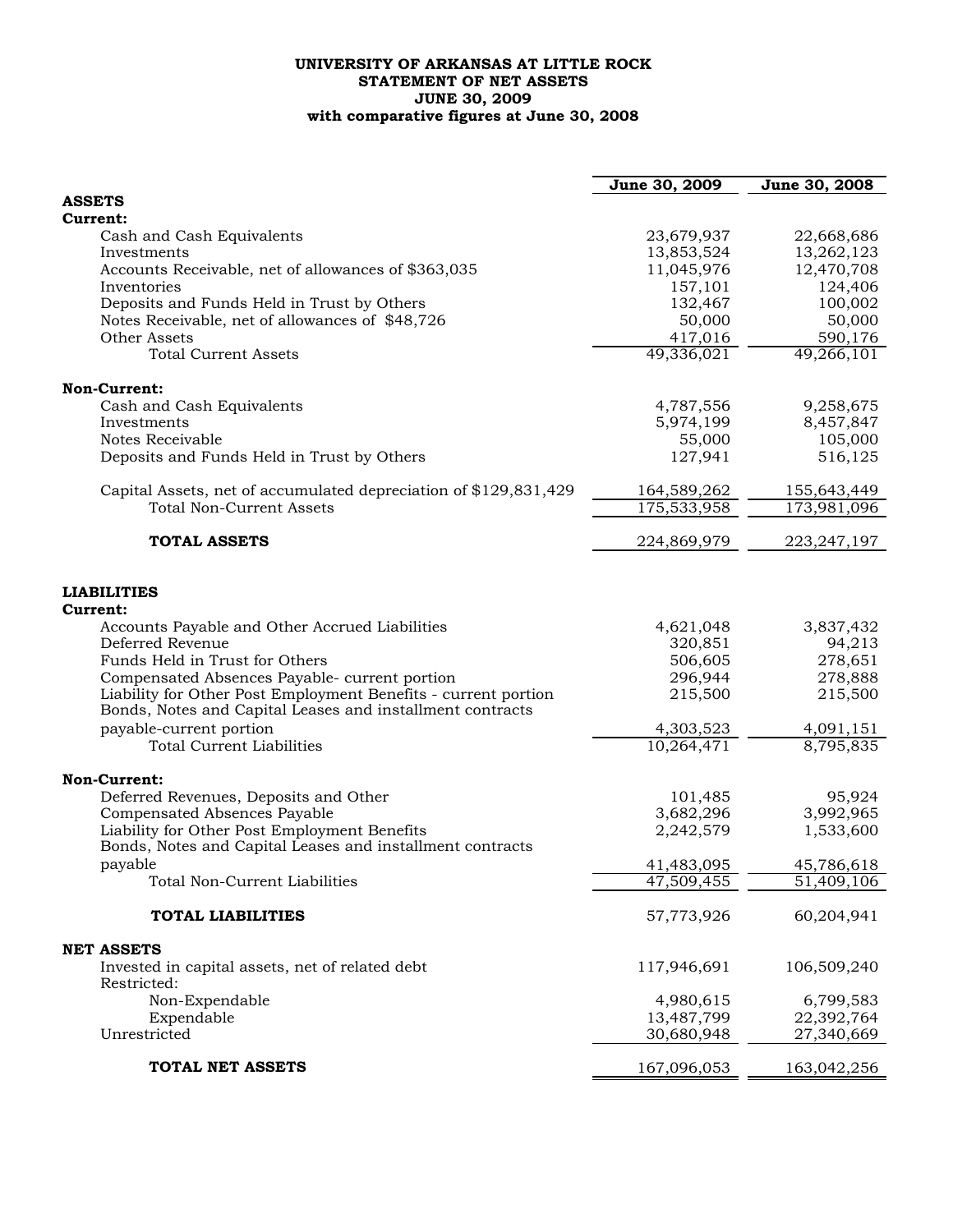## **UNIVERSITY OF ARKANSAS AT LITTLE ROCK STATEMENT OF REVENUES, EXPENSES & CHANGES IN NET ASSETS FOR THE YEAR ENDED JUNE 30, 2009 with comparative figures for 2008**

|                                                                                                                      | Year ended June 30,    |                       |  |
|----------------------------------------------------------------------------------------------------------------------|------------------------|-----------------------|--|
|                                                                                                                      | June 30, 2009          | June 30, 2008         |  |
| <b>Operating Revenues:</b><br>Student Tuition & Fees, net of scholarship                                             |                        |                       |  |
| allowances of \$7,128,789                                                                                            | 52,005,675             | 46,883,946            |  |
| <b>Federal Grants and Contracts</b>                                                                                  | 15,051,833             | 10,035,719            |  |
| State and Local Grants and Contracts                                                                                 | 4,111,814              | 11,104,339            |  |
|                                                                                                                      |                        | 1,850,734             |  |
| Non-governmental Grants and Contracts<br>Sales & Services of Educational Departments<br><b>Auxiliary Enterprises</b> | 1,539,707<br>2,414,378 | 2,807,640             |  |
| Athletics, net of scholarship allowances of<br>\$644,477                                                             | 4,097,268              | 3,745,294             |  |
| Housing & Food Service, net of scholarship                                                                           |                        |                       |  |
| allowances of \$361,526<br>Bookstore, net of scholarship allowances of                                               | 2,641,734              | 2,494,923             |  |
| \$59,219                                                                                                             | 395,796                | 403,851               |  |
| Other Auxiliary Enterprises                                                                                          | 2,332,364              | 1,869,020             |  |
| Other Operating Revenues                                                                                             | 1,640,308              | 1,407,720             |  |
| <b>Total Operating Revenues</b>                                                                                      | 86,230,877             | 82,603,187            |  |
|                                                                                                                      |                        |                       |  |
| <b>Operating Expenses:</b><br>Compensation and Benefits                                                              | 106,752,725            | 105,536,429           |  |
| Supplies and Services                                                                                                | 32,735,950             | 30,041,581            |  |
| Scholarships and Fellowships                                                                                         | 19,483,698             | 16,153,700            |  |
| Depreciation                                                                                                         | 11,360,473             | 9,645,443             |  |
| <b>Total Operating Expenses</b>                                                                                      | 170,332,846            | 161, 377, 154         |  |
|                                                                                                                      |                        |                       |  |
| <b>Operating Income (Loss)</b>                                                                                       | (84, 101, 969)         | (78,773,967)          |  |
| <b>Non-Operating Revenues (Expenses):</b>                                                                            |                        |                       |  |
| <b>State Appropriations</b>                                                                                          | 66,978,577             | 66,494,380            |  |
| <b>Federal Grants</b>                                                                                                | 12,193,372             | 11,261,459            |  |
| <b>State Grants</b>                                                                                                  | 2,062,745              | 1,605,989             |  |
| Non-governmental Grants                                                                                              | 804,933                | 726,125               |  |
| Gifts                                                                                                                | 2,714,492              | 2,741,430             |  |
| Investment Income (net)                                                                                              | (1, 354, 193)          | 1,635,323             |  |
| Interest on Capital Asset-Related Debt<br>Gain (Loss) on Disposal of Capital Assets, net of                          | (2,014,912)            | (2, 135, 544)         |  |
| accumulated depreciation of \$4,352,841<br>Other                                                                     | (221, 340)<br>(4,575)  | (595, 605)<br>(3,000) |  |
| <b>Net Non-Operating Revenues</b>                                                                                    | 81,159,099             | 81,730,556            |  |
| Income before other revenues & expenses                                                                              | (2,942,870)            | 2,956,589             |  |
|                                                                                                                      |                        |                       |  |
| <b>Other Changes in Net Assets</b>                                                                                   |                        |                       |  |
| Capital appropriations                                                                                               | 1,500,000              | 4,100,000             |  |
| Capital grants and gifts                                                                                             | 32,356                 | 3,654                 |  |
| Bond Proceeds from Act 1282 of 2005                                                                                  | 7,597,220              | 208,856               |  |
| Adjustments to prior year revenues & expenses                                                                        | (18,023)               | (47, 819)             |  |
| Other                                                                                                                | (51, 219)              | (1, 256, 094)         |  |
| Increase (Decrease) in Net Assets                                                                                    | 6,117,464              | 5,965,187             |  |
| Net Assets - Beginning of Year                                                                                       | 163,042,256            | 157,077,070           |  |
| <b>Net Assets - Beginning of Year Adjustment</b>                                                                     | (2,063,667)            |                       |  |
| Total                                                                                                                | 160,978,589            | 157,077,070           |  |
| Net Assets - End of Year                                                                                             | 167,096,053            | 163,042,256           |  |